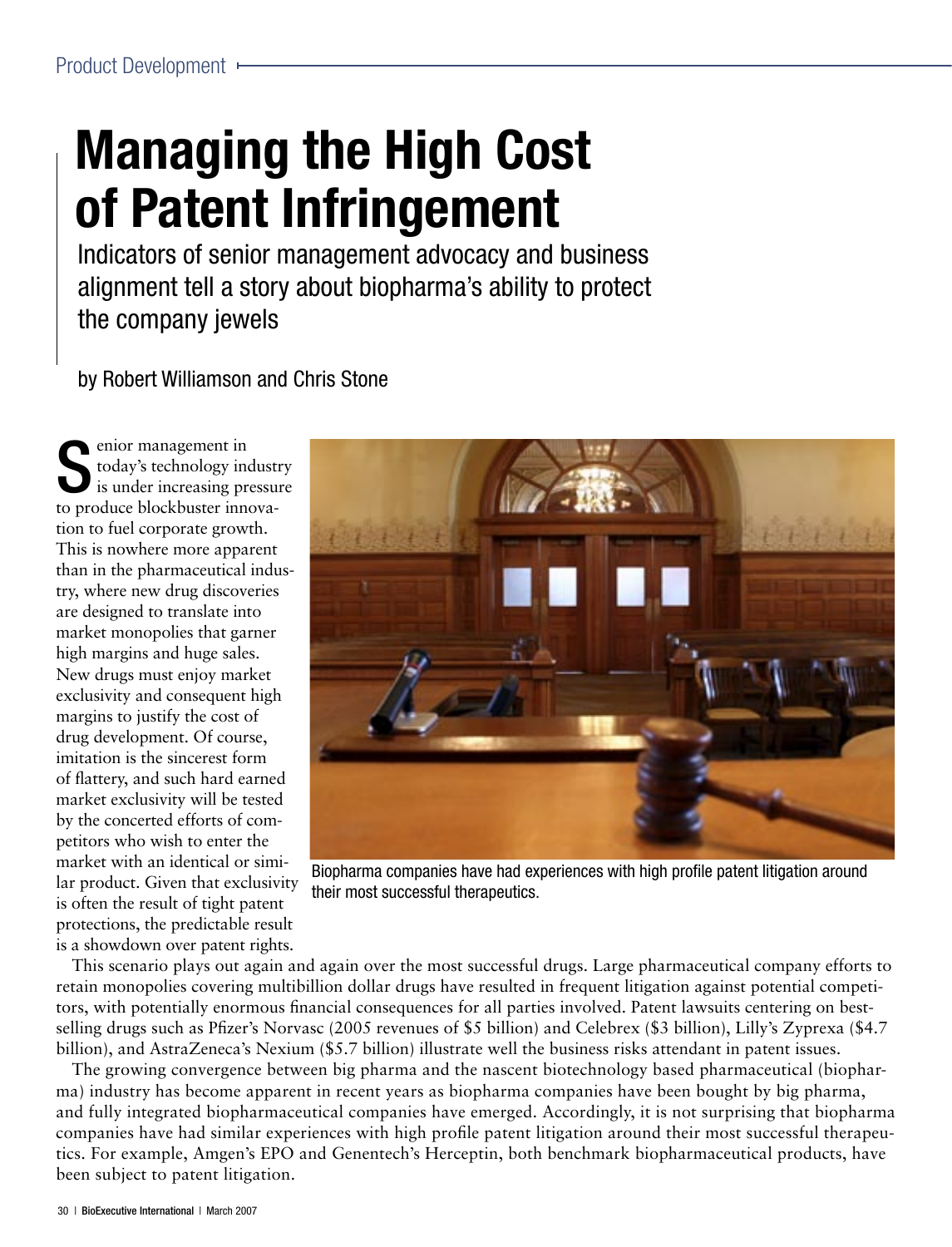



Benchmark surveys and industry experience show that biopharma companies, although having a high level of advocacy, lack the rigor and program support of their big pharma counterparts.

Given the criticality of patent monopolies to the bottom line in big pharma, it is natural to assume that companies there have developed sophisticated procedures, processes, and policies for assessing the business value and business risks associated with the management and procurement of patent rights. It is further natural to assume that high level management support and adequate resources are available to ensure that intellectual property management enforcement achieves business goals.

Based on ipPerformance Group's "2006 Strategic Intellectual Property (IP) Management," a survey of more than 150 R&D driven companies, we took a look at those assumptions. Our goal was to assess business sophistication regarding patent management within a select number of large pharma companies ("big pharma") by analyzing indicators of senior management advocacy and business alignment, and to compare those results with those of a select group of companies representing the rapidly emerging but comparatively immature biopharmaceutical industry.

#### TOLL OF INFRINGEMENT

Patent infringement takes a significant toll on an organization. Senior management will recognize the financial impact of external legal, expert, and consultant costs, and such direct costs seem well understood.

Indirect costs, however, typically receive far less attention. For example, internal legal department expenditure is very tangible and can result in fewer

patent applications filed, fewer counseling sessions between IP counsel and the projects, fewer opportunities to educate the business and technical communities about developments and strategies relevant to competent IP management, and others. Other indirect costs result from distraction of key personnel from discovery and depositions, the use of R&D resources for litigation purposes instead of product development, contingency planning for litigation outcomes, and maintaining customer relations, all of which can be significant. The shift of such internal resources to litigation support and response represents a very real threat to future opportunities for the business. Additionally, litigation can take an emotional toll on an organization that is difficult to quantify.

Given such significant direct and indirect costs, it is imperative that litigation be fully aligned with the business strategy

## Big pharma industry line managers are significantly more accepting of IP costs than those in biopharma.

of the patent holder and that the costs of infringement are fully assessed and justified before entering litigation.

#### **SENIOR MANAGEMENT ADVOCACY**

The high profile of patent litigation in both the biopharma and pharmaceutical arenas would be expected to lead to a high level of senior management advocacy regarding patent issues in both industries. Our data support this premise and show very high levels of advocacy on the part of senior and middle management with respect to patent issues. In fact, all of our respondents in both big pharma and biopharma stated that intellectual property litigation is "very important" to the business. Both industries agree conceptually that a primary value of patent assertion is exclusion, not promotion of licensing opportunities. Thus, enforcement of IP as a business tool is clearly a primary motivator in both industries, as it should be.

We sought insight into whether IP advocacy within senior management translates into operational action by assessing resistance by line managers to allocating financial resources to intellectual property matters. Big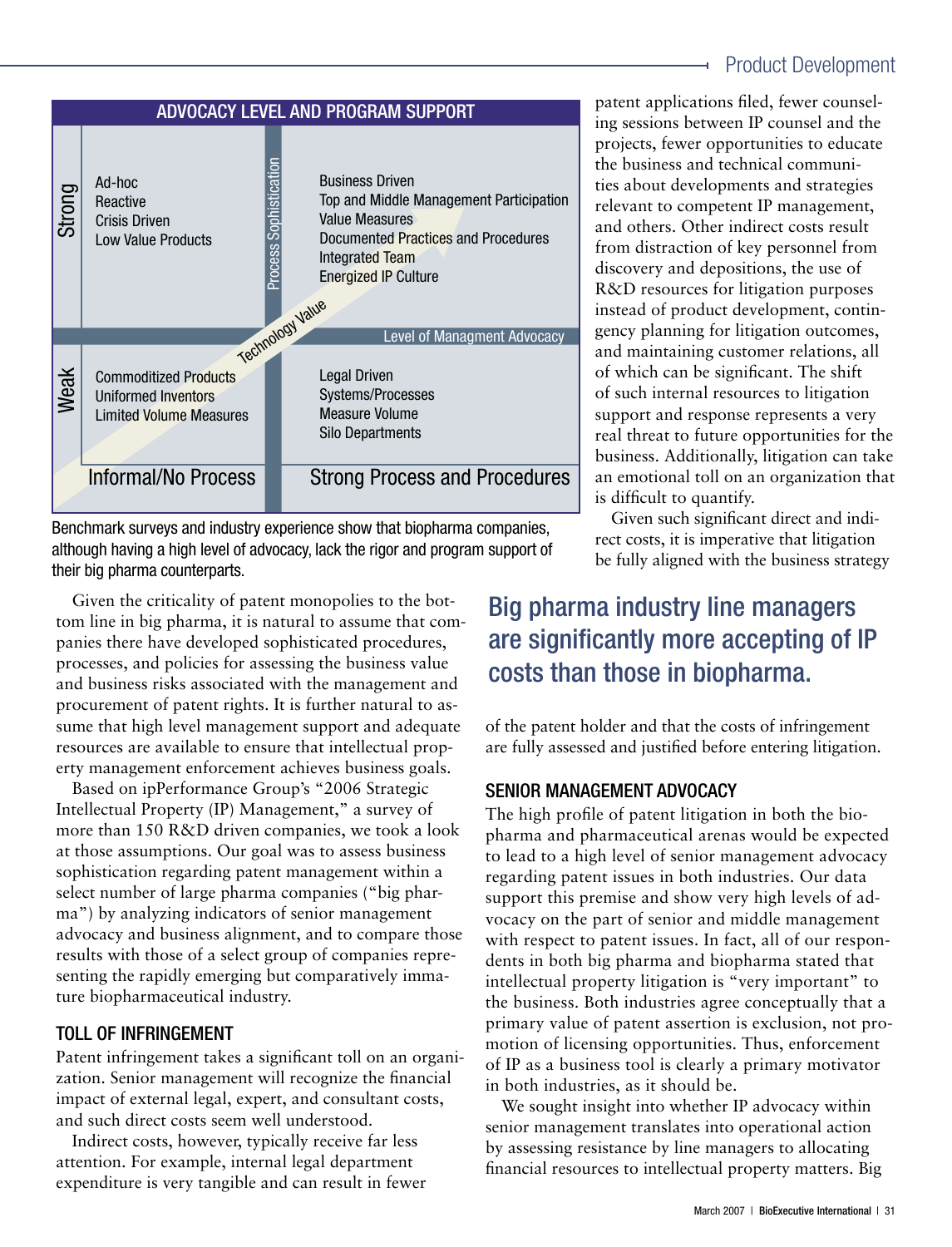#### Product Development ►

pharma industry line managers are significantly more accepting of IP costs than are those in biopharma. Big pharma's acceptance of costs could be the result of the lesser relative impact of an IP budget there than in cashstrapped biopharma. However, relative cost intolerance could also suggest that biopharma companies are less willing to make the financial and resource commitment necessary to maintain high performing IP operations.

The sophistication with which a company approaches the generation of value from an IP function is reflected by its IP success criteria. Thus, IP success metrics provide insight into the value senior management applies to patent activities. Big pharma considers a number of factors as critical to success, including freedom from litigation, settling IP disputes on favorable terms, obtaining exclusivity on key products, and quantifying value to the business. In contrast, in the biopharma industry, obtaining more patents was considered the number one criteria for measuring success. Moreover, when asked how companies would allocate additional resources for IP, all biopharmas selected getting more patents as their first choice. The emphasis on naked filing numbers implies at best a simplistic and often inaccurate understanding of business value and at worst a complete disconnect between the business and the IP function.

#### SOPHISTICATED MANAGEMENT PROCESSES

Both biopharma and big pharma senior management are strong advocates for IP value within their companies. However, the manner in which this translates into business integration and process sophistication differs significantly.

Big pharma companies are generally much more likely to have formal IP processes than biopharma companies. For example, formalized IP training programs are maintained by many more big pharma companies. Moreover, big pharma companies uniformly have documented policies and procedures whereas a significant number of biopharma companies do not. Although it may be possible for small biopharma companies to efficiently gather decision makers and resources on an informal basis, this model will be greatly taxed as these companies begin to grow and mature.

Big pharma shows a far greater tolerance for the cost of litigation. In fact only a small percentage of big pharma respondents stated that they avoid litigation because of high costs whereas half of biopharma respondents indicate that they avoid litigation because of cost. Although this can be at least partially explained by the relative impact of litigation costs, this same explanation suggests that small biopharma companies should review litigation opportunities with great diligence and include

all interested parties in such discussions. However, to the contrary, senior management participation in IP decisions in big pharma is higher than in the biopharma arena. Just as pertinent, however, participation of non-R&D business functions in IP matters is higher in big pharma than in biopharma. This suggests that small biopharma is allocating scant nonlegal and nontechnical resources to assessments of infringement. This finding is consistent with other data showing that marketing and senior executives are more likely to be represented on the patent review board in a big pharma company than in biopharma. The absence of business representation in

# **INTEGRATING IP**



Senior management must not relegate IP matters to the lawyers. The effect of IP matters will be felt keenly by the business and difficult decisions associated with IP require business acumen.

creation and enforcement decisions should be of great concern given the extreme effect litigation can have on the business of a small biopharma.

We also surveyed the incorporation of IP strategy as a component of business unit strategy. Presumably, business unit operational strategy is vetted and approved by senior management as part of a formal process. The presence or absence of an IP pillar in a formal business strategy shows the significance senior management attributes to IP enforcement as a value generation tool and its willingness to allocate resources to development and implementation of such a strategy. Further, the incorporation of an IP strategy into a larger business strategy suggests strong business interest and focus on enforcement. In our survey, we found that less than